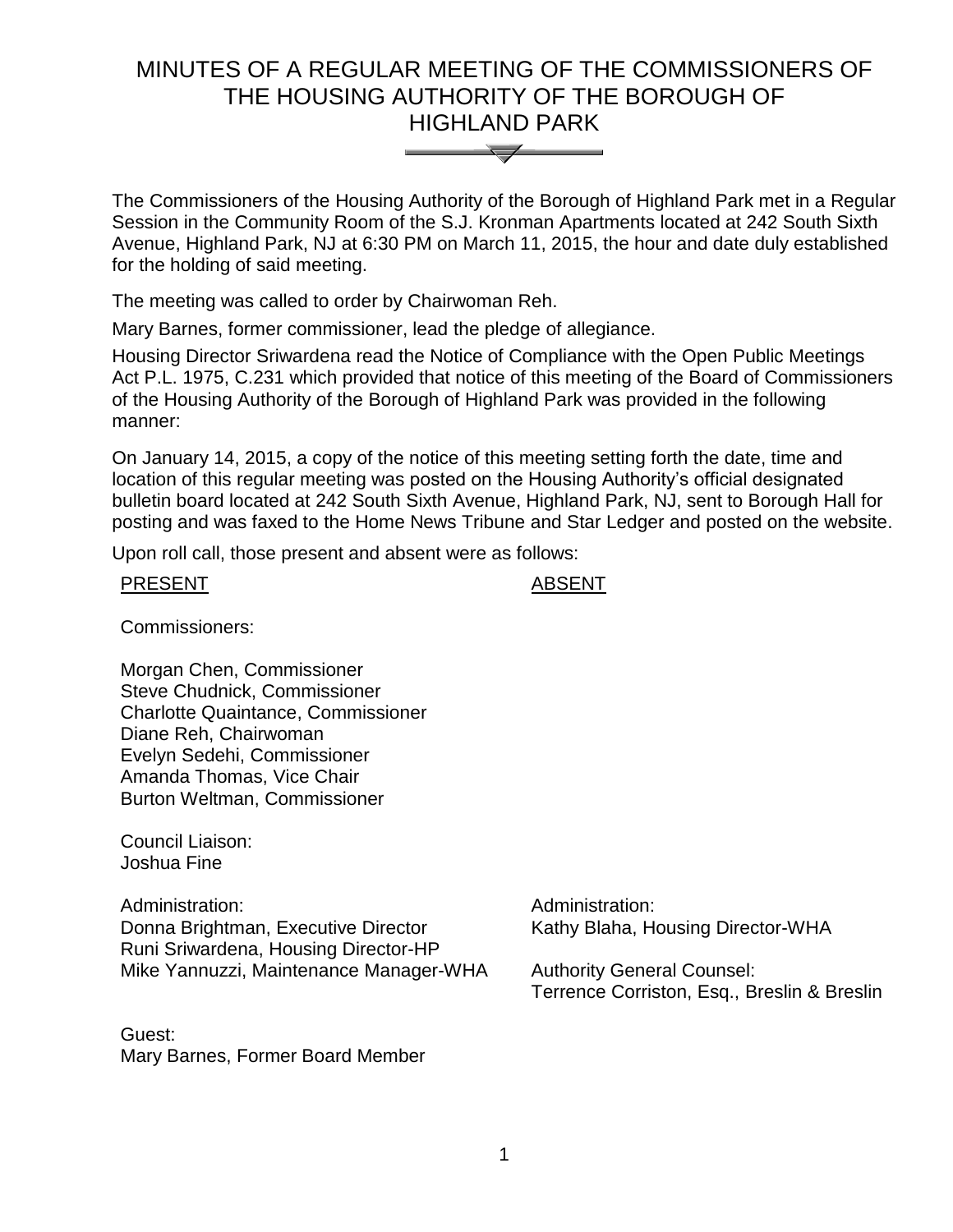### Minutes:

A motion to approve the minutes of the regular meeting held on February 11, 2015 was made by Commissioner Sedehi and seconded by Commissioner Weltman.

### **Discussion**

A correction needs to be made regarding the minutes of February, 2015 as follows:

It was noted by Commissioner Sedehi that the meeting was called to order by Chairwoman Reh, not herself.

| ROLL CALL: |             | Chen Chudnick Quaintance Reh Sedehi Thomas Weltman |  |  |
|------------|-------------|----------------------------------------------------|--|--|
| AYES:      |             | Chen Chudnick Quaintance Reh Sedehi Thomas Weltman |  |  |
| NAYS:      | <b>None</b> |                                                    |  |  |
| Abstain:   | <b>None</b> |                                                    |  |  |
| Absent:    | <b>None</b> |                                                    |  |  |

The Chair thereupon declared said motion approved.

At this time Chairman Reh presented a plaque to Mary Barnes for her outstanding service as a Commissioner from 1992 to 2014.

Board members thanked her for her service.

Executive Director Brightman thanked her for her service and her commitment to the residents of Highland Park.

Mary Barnes expressed her appreciation for the plaque and stated she enjoyed her tenure as a commissioner.

#### Public Comment:

Karin Jackson stated that she was sorry for complaining during the flood repairs. She mentioned that the hallways are clean and she is happy.

Theresa Newsome, former Section 8 tenant, was present to complain about her alleged unlawful termination from the program.

Debra Glen, a friend of the above, came to vouch for Theresa stating she was a good mother.

Executive Director Brightman stated that she would look into her termination and get back to her.

Joanne Rogers complained that the first floor washer and dryer were being used by other residents as they watch T.V.

#### Communications:

- Capital Fund Award
- Annual Plan Renewal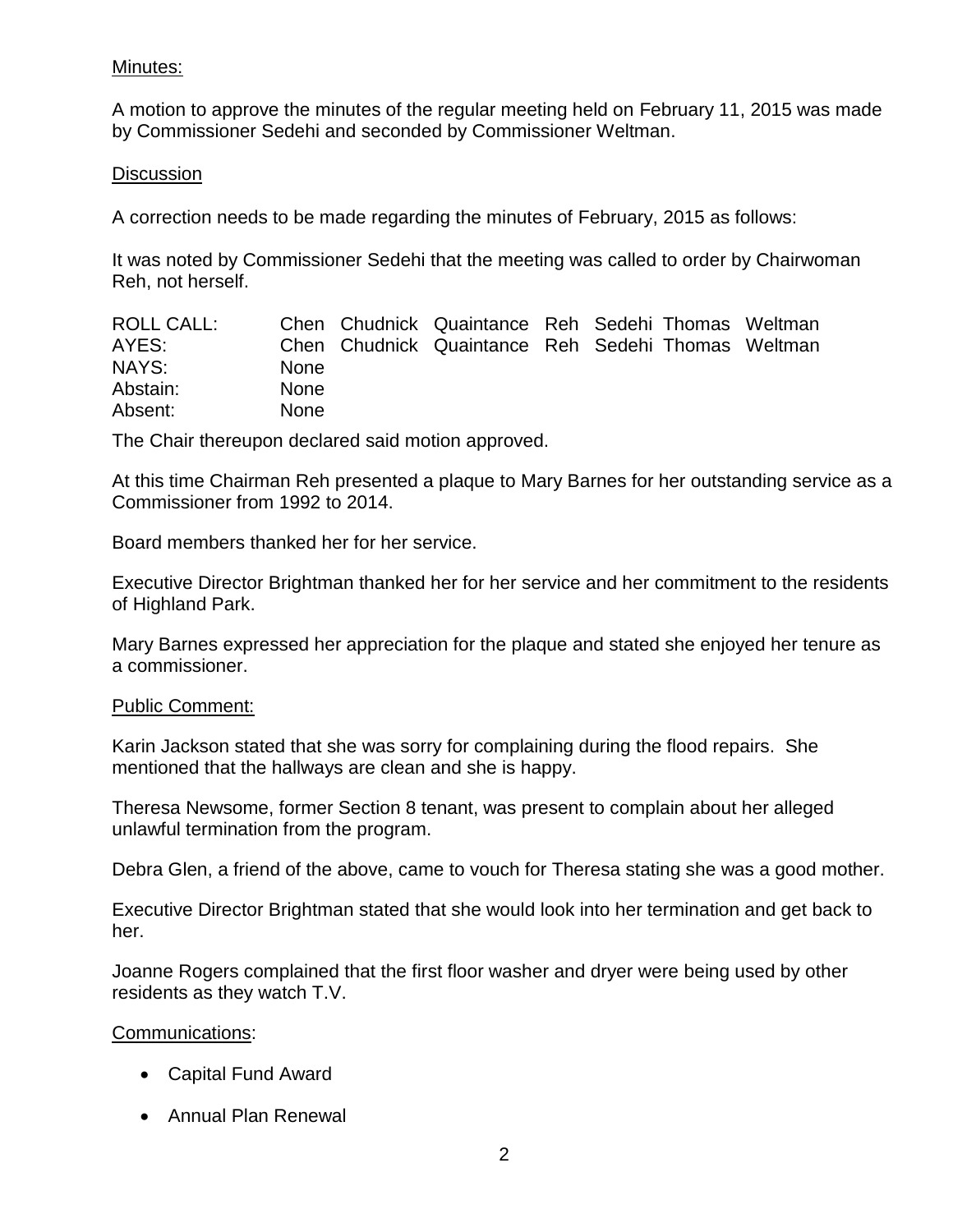- Borough Ordinance Executive Director Brightman stated that the Borough updated the ordinance that created the Housing Authority in order to comply with changes in the law and that this was Commissioner Sedehi's initiative.
- Call multiplier system Executive Director Brightman reported that it is now in place .

#### Reports:

 Runi's report – Commissioner Weltman asked about the complaint made to the Board of Health.

Ms. Sriwardena stated that it was over a clogged drain.

Commissioner Weltman asked about the intern.

Ms. Sriwardena explained that she works at the senior center.

Commissioner Chudnick asked about the snow clearance.

Ms. Sriwardena stated that it was a tough job as Gus Patino got hurt and was put on light duty.

 Josh Fine apologized for being late and reported that he spoke to Council President Susan Welkovits about the dumpsters not being placed on their pads correctly. The DPW acknowledged the issue.

He also reported that the food pantry was being relocated to Borough Hall and that the DARE building was being returned to the HPHA.

 Committee Reports – Commissioner Chen reported that the RAD Committee met with Ron Wong from Community Builders. The RAD program was discussed in general. The Committee expressed interest in being involved in the development of downtown.

Commissioner Weltman asked for an update on the non-profit.

Executive Director Brightman said it was filed with the State of NJ.

Attorney's report – none

Accountant's report – none

#### RESOLUTIONS

a) Reso #2015-13 - Adoption of Medical Marijuana Policy

Motion moved by Commissioner Chudnick and seconded by Commissioner Thomas to adopt Resolution #2015-13.

#### **Discussion**

Commissioner Chudnick asked for an explanation.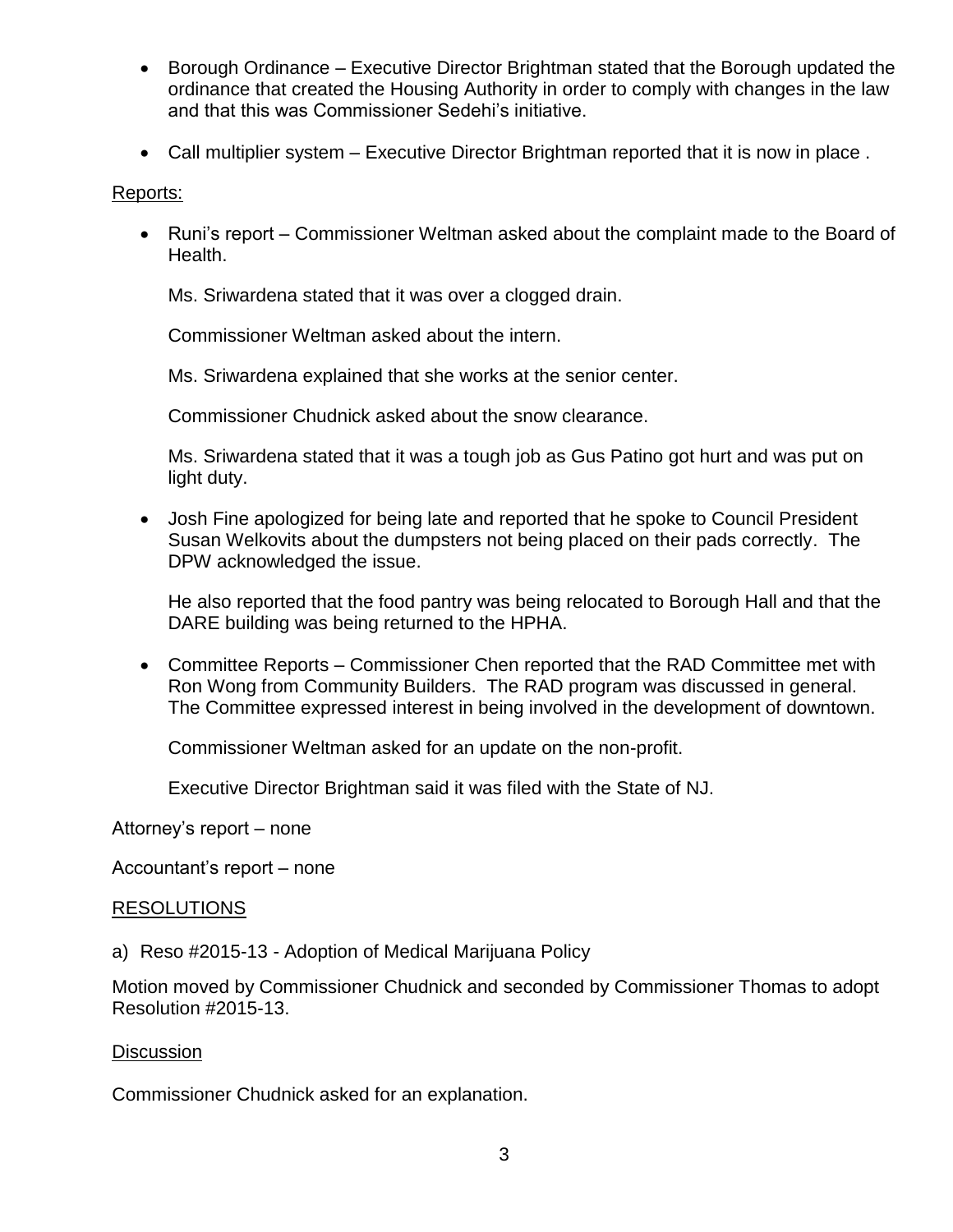Executive Director Brightman stated that the HPHA would not evict a current tenant if they were authorized to use medical marijuana.

| ROLL CALL: |             | Chen Chudnick Quaintance Reh Sedehi Thomas Weltman |  |  |
|------------|-------------|----------------------------------------------------|--|--|
| AYES:      |             | Chen Chudnick Quaintance Reh Sedehi Thomas Weltman |  |  |
| NAYS:      | <b>None</b> |                                                    |  |  |
| Abstain:   | <b>None</b> |                                                    |  |  |
| Absent:    | <b>None</b> |                                                    |  |  |

The Chair thereupon declared said motion approved.

a) Reso #2015-14 – Landscape Contractor

Motion moved by Commissioner Weltman and seconded by Commissioner Chen to adopt Resolution #2015-14.

| ROLL CALL: |             | Chen Chudnick Quaintance Reh Sedehi Thomas Weltman |  |  |
|------------|-------------|----------------------------------------------------|--|--|
| AYES:      |             | Chen Chudnick Quaintance Reh Sedehi Thomas Weltman |  |  |
| NAYS:      | <b>None</b> |                                                    |  |  |
| Abstain:   | <b>None</b> |                                                    |  |  |
| Absent:    | <b>None</b> |                                                    |  |  |

The Chair thereupon declared said motion approved.

b) Reso #2015-15 – Adopting Monthly Bill List

Motion moved by Commissioner Weltman and seconded by Commissioner Chen to adopt Resolution #2015-15.

Discussion:

Commissioner Chen questioned the amount of money spent on Dunigan Plumbing.

Maintenance Manager Yannuzzi stated that this was a plumbing problem beyond the staff's ability to correct it.

Chairman Reh commented that she felt the bill for calcium chloride was high.

Commissioner Weltman asked if there was anything unusual on the bill list.

Executive Director Brightman stated that there is not.

Chairman Reh stated that Cable Vision was being paid twice and asked if this was a duplicate.

Executive Director Brightman stated that they were for different months.

Commissioner Chudnick stated that he registered for classes at Rutgers.

| <b>ROLL CALL:</b> |             | Chen Chudnick Quaintance Reh Sedehi Thomas Weltman |  |  |
|-------------------|-------------|----------------------------------------------------|--|--|
| AYES:             |             | Chen Chudnick Quaintance Reh Sedehi Thomas Weltman |  |  |
| NAYS:             | <b>None</b> |                                                    |  |  |
| Abstain:          | <b>None</b> |                                                    |  |  |
| Absent:           | <b>None</b> |                                                    |  |  |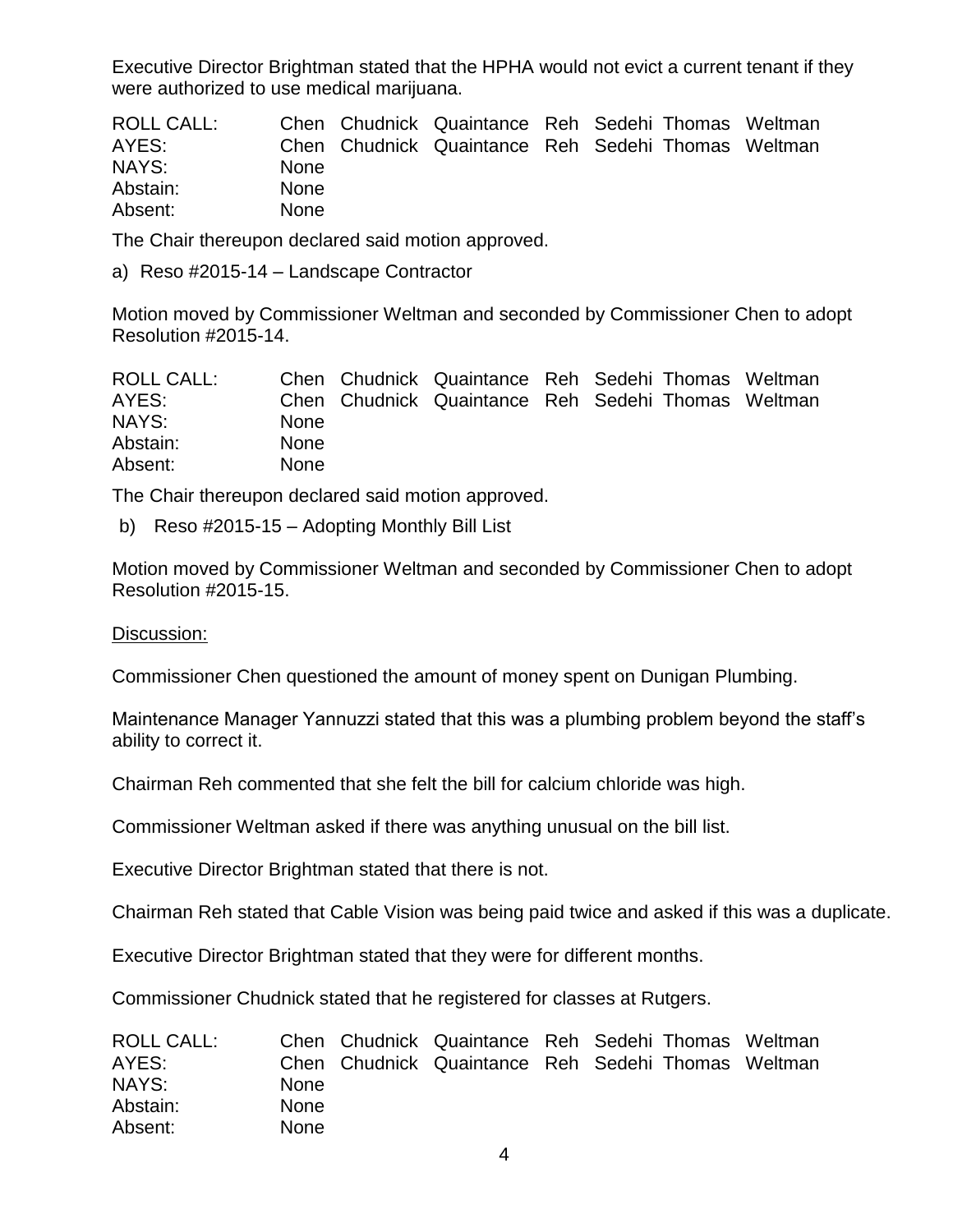The Chair thereupon declared said motion approved.

c) Reso #2015-16 – Write-off Uncollectable Rent Balances

Motion moved by Commissioner Sedehi and seconded by Commissioner Thomas to adopt Resolution #2015-16.

#### **Discussion**

Commissioner Weltman asked for a clarification on the collection agency and its scope of services.

Executive Director Brightman stated that these write-offs had been submitted to the collection agency.

| ROLL CALL: |             | Chen Chudnick Quaintance Reh Sedehi Thomas Weltman |  |  |
|------------|-------------|----------------------------------------------------|--|--|
| AYES:      |             | Chen Chudnick Quaintance Reh Sedehi Thomas Weltman |  |  |
| NAYS:      | <b>None</b> |                                                    |  |  |
| Abstain:   | <b>None</b> |                                                    |  |  |
| Absent:    | <b>None</b> |                                                    |  |  |

The Chair thereupon declared said motion approved.

#### New Business - none

#### Second Public Comment

M.P. suggested that Ms. Sriwardena put a note in the newsletter asking tenants to be patient when repairs are being done. She stated that she was upset about Gus Patino leaving as he has a great work ethic.

Karin Jackson thanked Mike Yannuzzi for plowing the snow between the cars.

M.P. asked if any new projects were on the horizon.

Executive Director Brightman stated not until we get RAD.

Executive Director Brightman stated that she wanted to give the staff a \$1,000 cost of living raise for April.

Commissioner Weltman stated that he would be more comfortable with a formal resolution.

Commissioner Sedehi asked what the staff received last year and if evaluations were done.

Executive Director Brightman responded 2% and yes, evaluations were in the process of being completed.

Executive Director Brightman said she was interviewing for the positon of Maintenance Manager.

Commissioner Sedehi said the Personnel Committee will interview the top candidates.